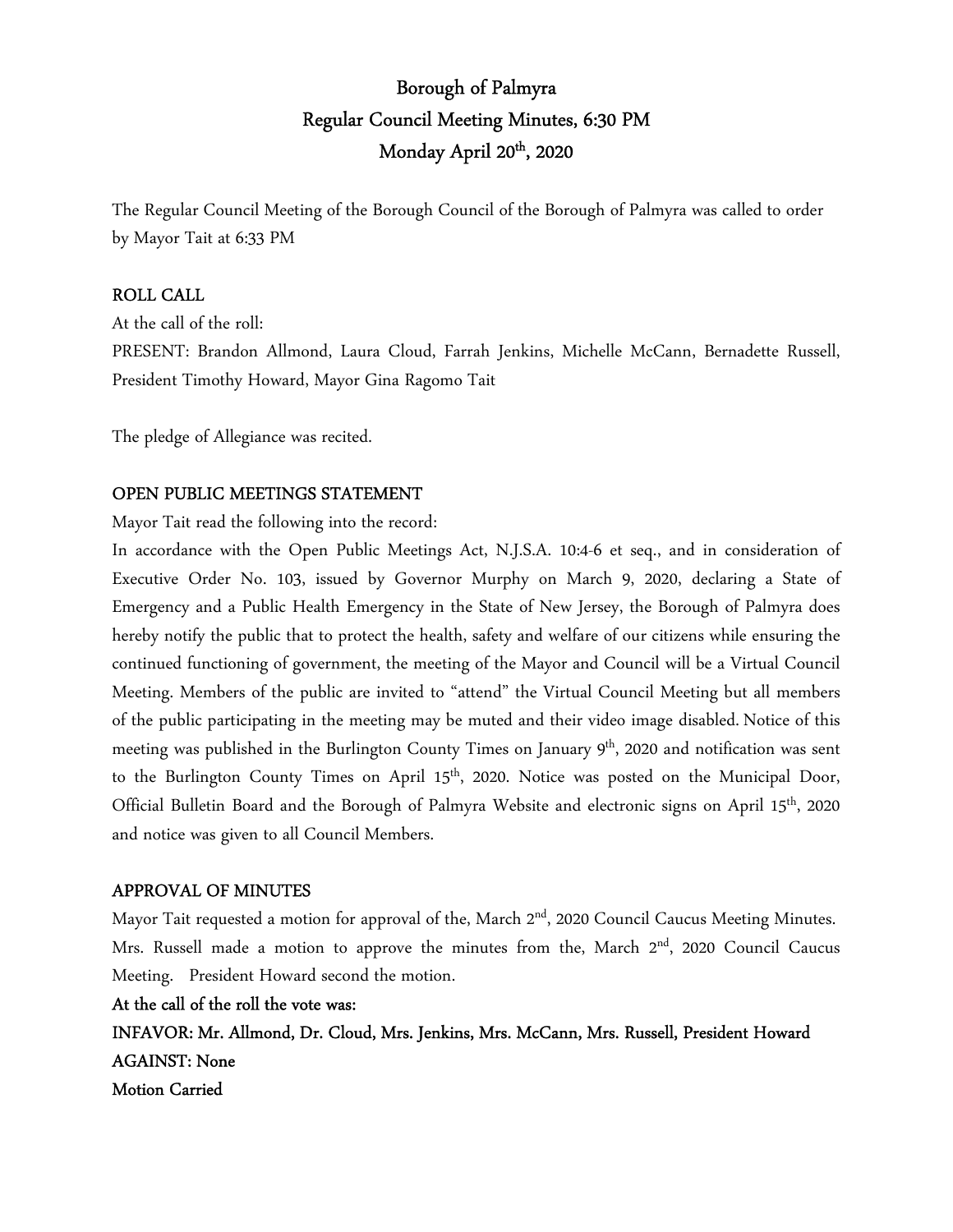#### PUBLIC COMMENT

Comments submitted for Public comment by the deadline required participants to email their questions or comments in advance to Borough Clerk, Rita Jackson and to include in the subject line "Meeting Question/Comment" and their name and full address.

Mayor Tait asked for a motion to open the Public Portion. Mrs. Russell made a motion to open the public portion for comments. Mr. Allmond second the motion.

Comments submitted are as follows:

Mrs. Veitenheimer- Rowland Street – Mrs. Veitenheimer wrote:

I am quite appalled during this time of so much uncertainty that Council would consider passing Resolution 2020-103 awarding the Intersection Landscaping Contract in the amount of \$24,940. Is landscaping the light rail intersections such a priority right now? The intersections have been in their present state for quite some time now. Would it hurt to put it off until times are better? With all the unknowns and so many residents out of work, Palmyra could use that money for something much more important. If the landscaping does go in, who is going to maintain it with NJ Transits rules on working on their property? I would hate to see this money spent and then it is not maintained like the Palmyra Promenade not being cared for the way it should. It's a shame so much money was spent on the Promenade, and it quickly became a weedy, overgrown mess. Secondly, the same goes for Resolution 2020-117 awarding the Artificial and Natural Turf Maintenance contract in the amount of \$27,541.98. That's a lot of money for the taxpayers of Palmyra to pay to maintain the soccer field for people coming in by Light Rail to use it. Do we really need to spend that money right now? Thirdly, is the grace period for Second Quarter taxes going to be extended? Lastly, I hope when formulating the 2020 Budget, Council keeps in mind that many, many people and businesses do not have any money coming in making it hard to come up with the money to pay their taxes at the current rate. It is important during this time to keep taxes stable and look for all possible ways to reduce expenses. Thank you for your consideration.

#### Mrs. Fusco- Lincoln Avenue – Mrs. Fusco wrote:

I may have missed the deadline for this comment to be read during the meeting on Monday, but I wanted to make sure Gina and all the council members receive my sincere appreciation for their swift and steady actions, starting in early March and continuing into the present, proactively managing through the Coronavirus pandemic. They have done a great job in promoting safety, preventing illness, and probably saving many lives in our town. My thanks go out to them, and I hope they and their families remain safe and healthy. I hope the same is true for you and your family. Thank you so much!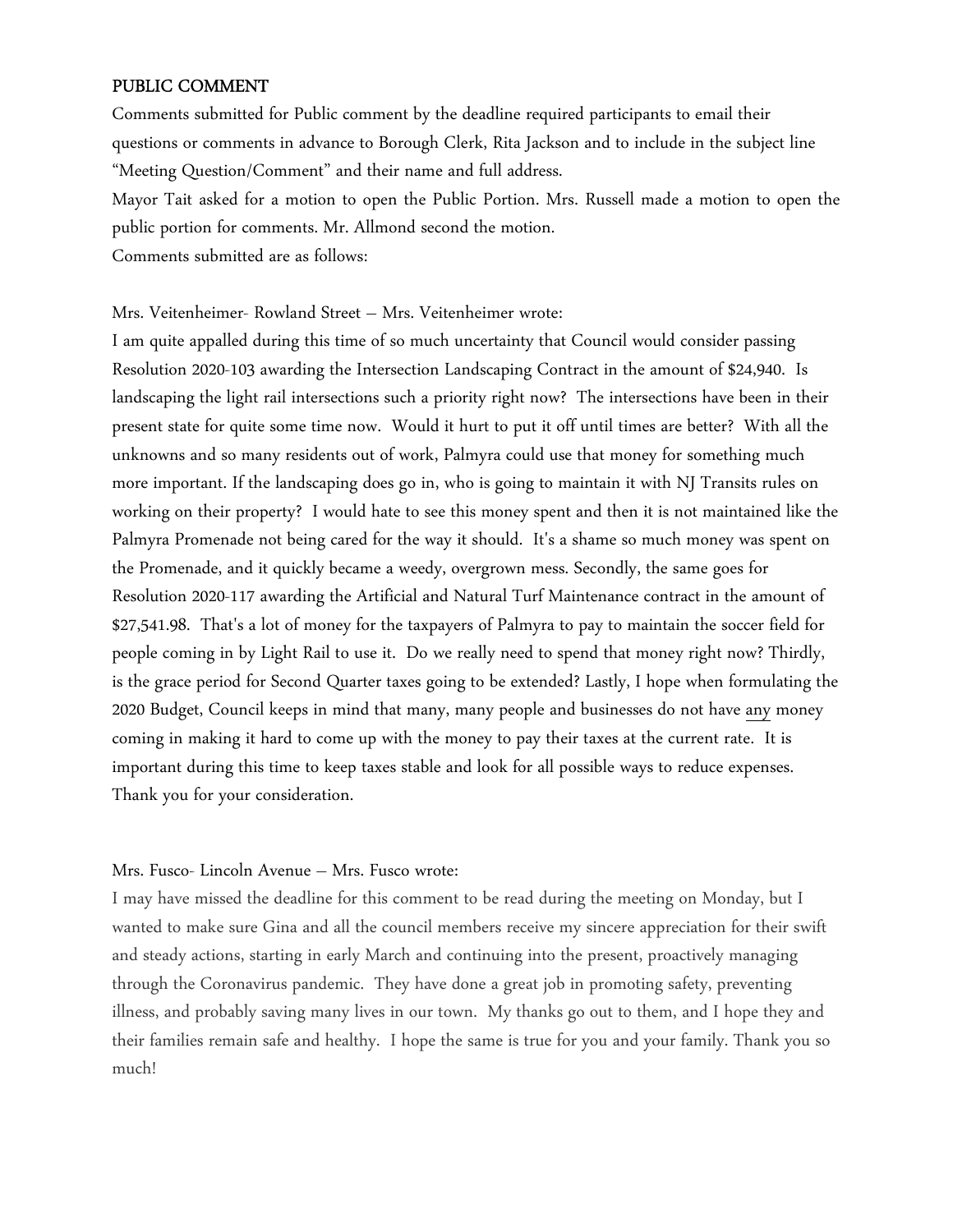No other comments submitted, Mayor Tait asked for a motion to close the Public Portion. Mrs. Russell made a motion to close the public portion, President Howard second the motion.

All members present voted in favor of the motion. Motion Carried

## ORDINANCE ON FIRST READING Public Hearing to be held May 18<sup>th</sup>, 2020 at 6:30 pm

Ordinance 2020-03 An Ordinance of the Borough of Palmyra Appropriating the Sum of \$25,000.00, from the Capital Improvement Fund, For the Intersection Landscaping Improvements in the Borough of Palmyra

Mayor Tait requested a motion to approve Ordinance 2020-03 An Ordinance of the Borough of Palmyra Appropriating the Sum of \$25,000.00, from the Capital Improvement Fund, For the Intersection Landscaping Improvements in the Borough of Palmyra. Public hearing to be held on May 18th, 2020.

Mrs. Russell made a motion to approve Ordinance 2020-03. President Howard second the motion.

At the call of the roll: INFAVOR: Mr. Allmond, Dr. Cloud, Mrs. Jenkins, Mrs. McCann, Mrs. Russell, President Howard AGAINST: None

Motion carried. Ordinance 2020-03 was approved on first reading.

## ORDINANCE ON SECOND READING

Ordinance 2020-01 An Ordinance to Exceed Municipal Budget Appropriation Limits and To Establish A CAP Bank (N.J.S.A. 40A:4-45.14).

Mayor Tait asked for a motion to open Ordinance 2020-01 for public hearing. Mrs. Russell made a motion to open Ordinance 2020-01 for public comments. President Howard second the motion

## All members present voted in favor of the motion.

Mr. Blair asked what is CAP Bank. Mr. Gural explained.

No other comments Mayor Tait requested a motion to close the public portion. Mrs. Russell made a motion to close the public hearing, President Howard second the motion.

## All members present voted in favor of the motion.

Mayor Tait asked for a motion to approve Ordinance 2020-01. President Russell made a motion to approve Ordinance 2020-01. President Howard seconded the motion.

At the call of the roll, the vote was: AYES: Mr. Allmond, Dr. Cloud, Mrs. Jenkins, Mrs. McCann, Mrs. Russell, President Howard NAYES: None Motion Carried, Ordinance 2020-01 was approved.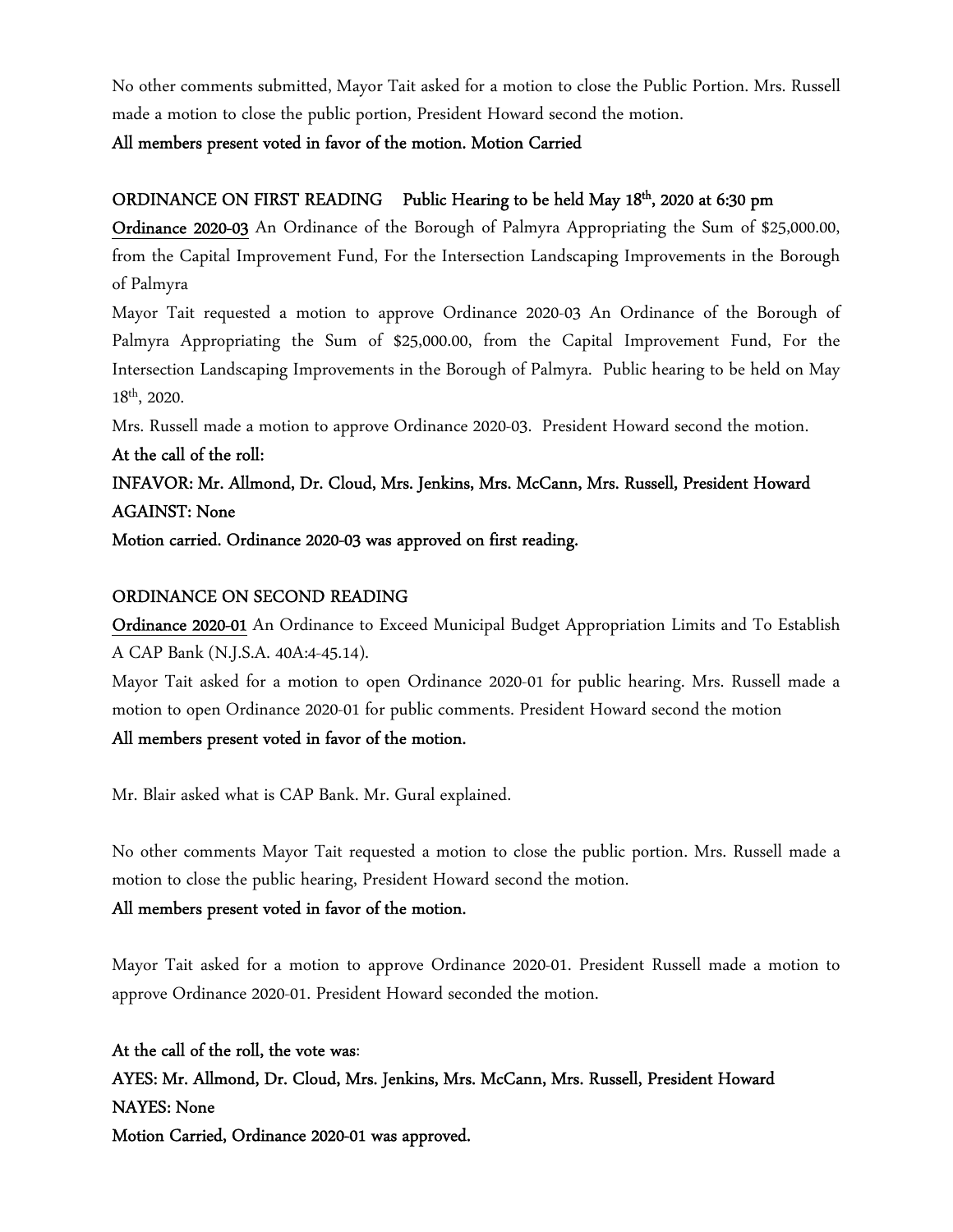Ordinance 2020-02 An Ordinance of the Borough of Palmyra, County of Burlington, State of New Jersey, Authorizing the Sale of Real Property (Block 120 Lot 4 on the Tax Map of the Borough of Palmyra) Pursuant to N.J.S.A. 40:12-13(b) 1 Et seg.

Mayor Tait asked for a motion to open Ordinance 2020-02 for public hearing. Mrs. Russell made a motion to open Ordinance 2020-02 for public comments. President Howard second the motion All members present voted in favor of the motion.

No comments, Mayor Tait requested a motion to close the public portion. Mrs. Russell made a motion to close the public hearing, President Howard second the motion.

#### All members present voted in favor of the motion.

Mayor Tait asked for a motion to approve Ordinance 2020-02. President Russell made a motion to approve Ordinance 2020-02. President Howard seconded the motion.

At the call of the roll, the vote was: AYES: Mr. Allmond, Dr. Cloud, Mrs. Jenkins, Mrs. McCann, Mrs. Russell, President Howard NAYES: None Motion Carried, Ordinance 2020-02 was approved.

#### RESOLUTIONS Consent Agenda

Resolution 2020-100 to Resolution 2020-120 will be enacted as a single motion, if any resolution needs additional discussion it will be removed from the consent agenda and voted on separately.

Mayor Tait stated Resolution 2020-100 thru Resolution 2020-120 will be enacted as a single motion, if any resolution needs additional discussion it will be removed from the consent agenda and voted on separately.

Mayor Tait asked if any items needed to be removed from the consent agenda. Council indicated no.

Resolution 2020-100, Resolution amending The Veterans Affairs Council Committee Members for 2020.

Resolution 2020-101, Resolution of the Borough of Palmyra rejecting all bids received for the Sanitary Sewer Replacement- Public Road Pump Station Elimination Project as they significantly exceed the Engineer's Estimate per ERI's Recommendation Letter dated March 11<sup>th</sup>, 2020.

Resolution 2020-102, Resolution Refunding Street Opening Permit Fee to Tanya Hamlin in the amount of \$255.63.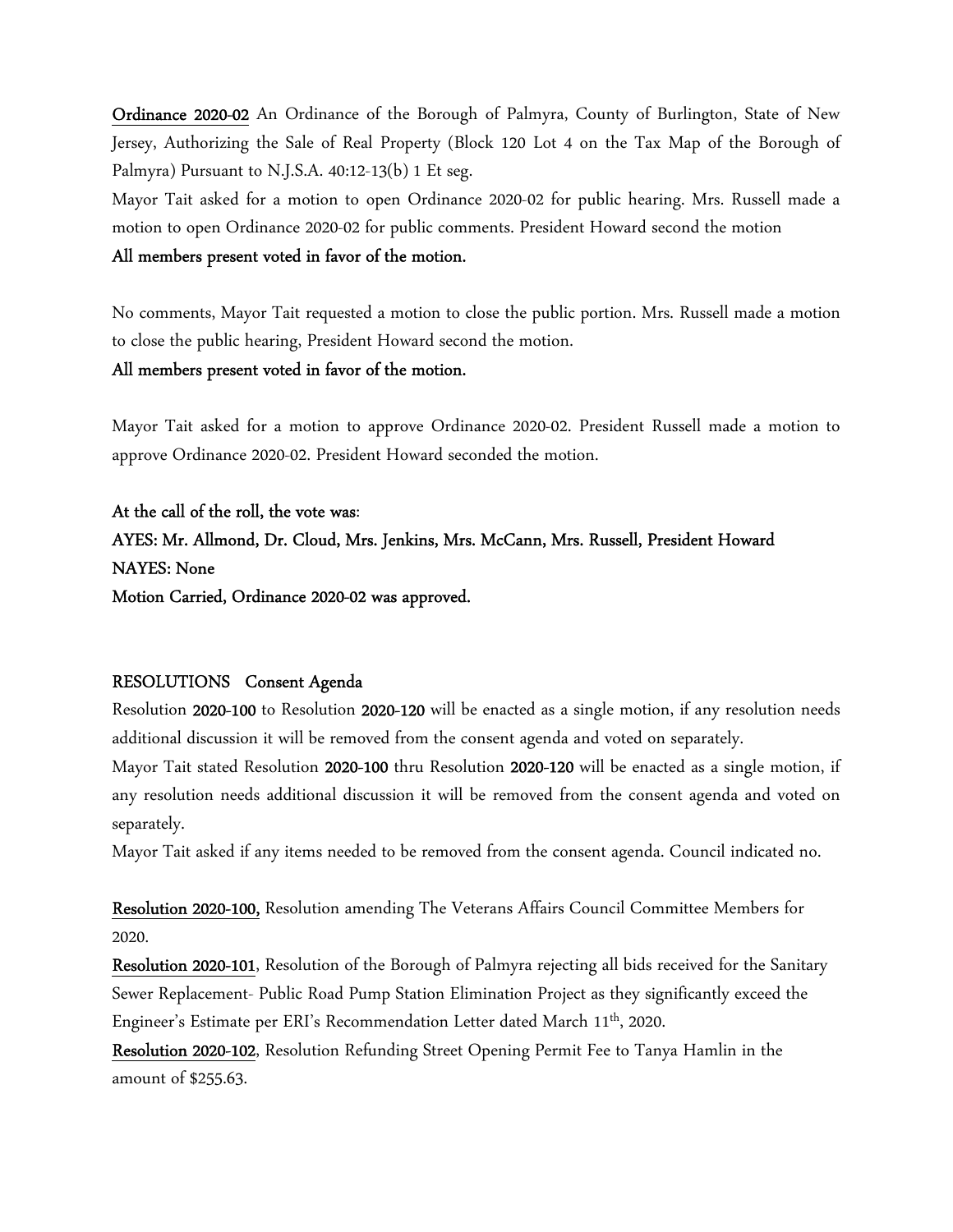Resolution 2020-103, Resolution Awarding the Intersection Landscaping Contract to Gower's Landscaping Inc. in the Amount of 24,940.00 per ERI's letter of Award Recommendation dated April 7 th, 2020, Subject to Certification of Funds by CFO.

Resolution 2020-104, Resolution Refunding the Overpayment of Certificate of Occupancy/Resale Inspection Fees to Howard Lipton in the amount of \$80.00

Resolution 2020-105, Resolution Certifying Compliance of the Governing Body with the United States Equal Employment Opportunity Title VII of the Civil Rights Act of 1964

Resolution 2020-106, Resolution Authorizing the extension of Amendment to Conditional Redeveloper Designation and Interim Cost Agreement with Stock Development Group, Inc. Pursuant to the Local Redevelopment and Housing Law N.J.S.A. 40A:12A-1 ET, Seq.

Resolution 2020-107, Resolution Authorizing a Mutual Aid Agreement with the Borough of Riverton for Vital Statistics Services due to the COVID-19 Pandemic and shall be in force until terminated by both parties.

Resolution 2020-108, Resolution Authorizing the Palmyra Police Department COVID-19 Mutual Aid Agreement with several municipalities and shall be in force until terminated by all parties

Resolution 2020-109, Resolution Awarding Change Order #6 to Charles Marandino LLC for the 2018 Road Improvement Program Project resulting in a decrease of \$20,766.16 for a New Adjusted Contract Price of \$837,787.64 per ERI'S Letter Dated April 8<sup>th</sup>, 2020.

Resolution 2020-110, Resolution Appointing James Brett to a full time Public Works Driver/Laborer Position at the Hourly rate of \$17.50 Retroactive to April 6th, 2020.

Resolution 2020-111, Resolution Extending the Appointment of John Yansick as Part-time Public Works Driver/Laborer for 6 months until October 31<sup>th</sup>, 2020 with no increase in pay.

Resolution 2020-112, Resolution Authorizing Emergency Temporary Appropriations

Resolution 2020-113, Resolution Approving Participation with the State of New Jersey Federal Grant Program Administered by the Division of Criminal Justice, Department of Law and Public Safety

Resolution 2020-114, Resolution Approving LOSAP Eligible Volunteers for the 2019 in Accordance with Chapter 21: A1 of the Code of the Borough of Palmyra Entitled "Fire Department Length of Service Awards Point System"

Resolution 2020-115, Resolution Authorizing the Tax Collector to Process Third Quarter "Estimated" Tax Bills, Due August 1st, 2020

Resolution 2020-116, Resolution Approving the Issuance of Towing Contract Permit to Helmrich's/ HEI Towing Effective April 20<sup>th</sup>, 2020 thru December 31<sup>st</sup>, 2022, in Accordance with Ordinance 2017-06 for the Borough of Palmyra

Resolution 2020-117, Resolution Authorizing the Award of a Contract to South Jersey Turf Consultants, LLC per their various proposals for artificial and natural turf maintenance in the total amount of \$27,541.98 subject to pay-to-play and other state bidding requirements and per the Chief Financial Officer's certification.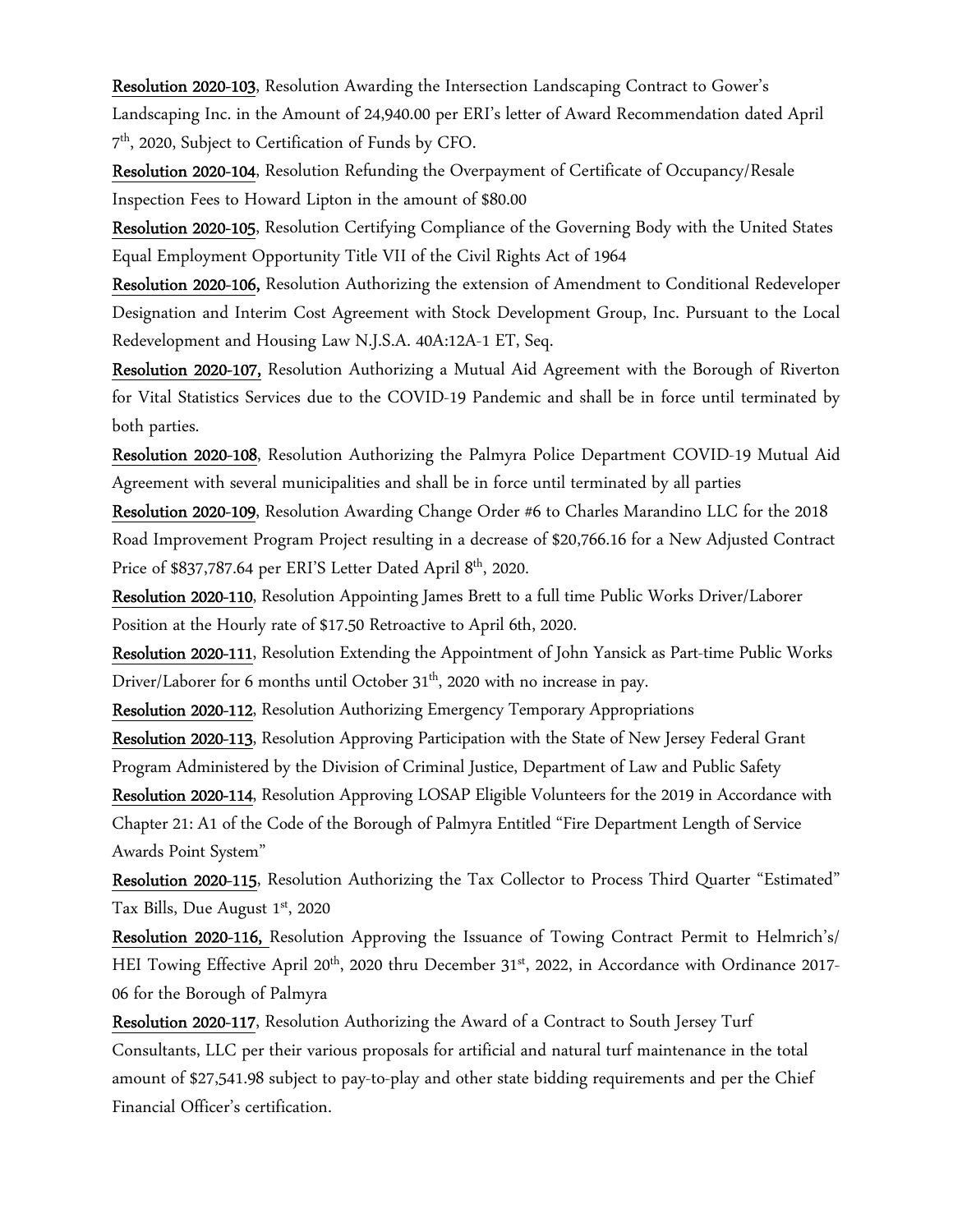Resolution 2020-118, Resolution Approving Ronald Priest III as an Active Member of the Palmyra Fire Department

Resolution 2020-119, Resolution Authorizing the Payment of Bills for the Month of March 2020 in the Amount of \$1,882,695.68.

Resolution 2020-120, Resolution Authorizing the Payment of Bills for the Month of April 2020 in the Amount of \$1,817,010.81.

Mayor Tait read Resolutions 2020-100 thru 2020-120 and requested a motion for approval. Mrs. Russell made a motion to approve Resolutions 2020-100 thru 2020-120. President Howard seconded the motion.

#### At the call of the roll, the vote was:

INFAVOR: Mr. Allmond, Dr. Cloud, Mrs. Jenkins, Mrs. McCann, Mrs. Russell, President Howard AGAINST: None

Motion Carried, Resolution 2020-100 thru 2020-120 were approved.

#### INTRODUCTION OF 2020 MUNICIPAL BUDGET

### (Public Hearing to be held May 18<sup>th</sup>, 2020 at 6:30 pm)

Resolution 2020-121, Resolution Authorizing the Introducing of the 2020 Budget of the Borough of Palmyra.

Mayor Tait read Resolution 2020-121 and asked Mr. Gural to explain the introduced 2020 Budget of the Borough of Palmyra.

#### Mr. Gural read the BUDGET MESSAGE:

COVID-19 has severely impacted local, county and state budgets. Revenue projections in particular have been hardest hit: losses in interest income, construction fees and permits, municipal court fees and fines, and other sources are expected to substantially exceed the \$100,000.00 and significantly affect the Borough's 2020 Budget, and unfortunately result in a tax increase. Less anticipated revenue means an increased amount needs to be raised by taxes in order to support and balance the municipal budget.

As a result, the Borough has been forced to make significant cuts in spending. Some discretionary spending and non-discretionary spending in particular are up in a number of line items however. A reduction in the tax collection rate is also expected and included in the 2020 Budget calculations. More people are out of work unfortunately and some may be unable to pay their taxes on time, warranting the decrease. This decrease, or reduction in the tax collection rate of just .25% has an appreciable impact on the state-mandated "reserve for uncollected taxes" that is added to the Borough's total budget, thereby also resulting in an increase in the local purpose tax.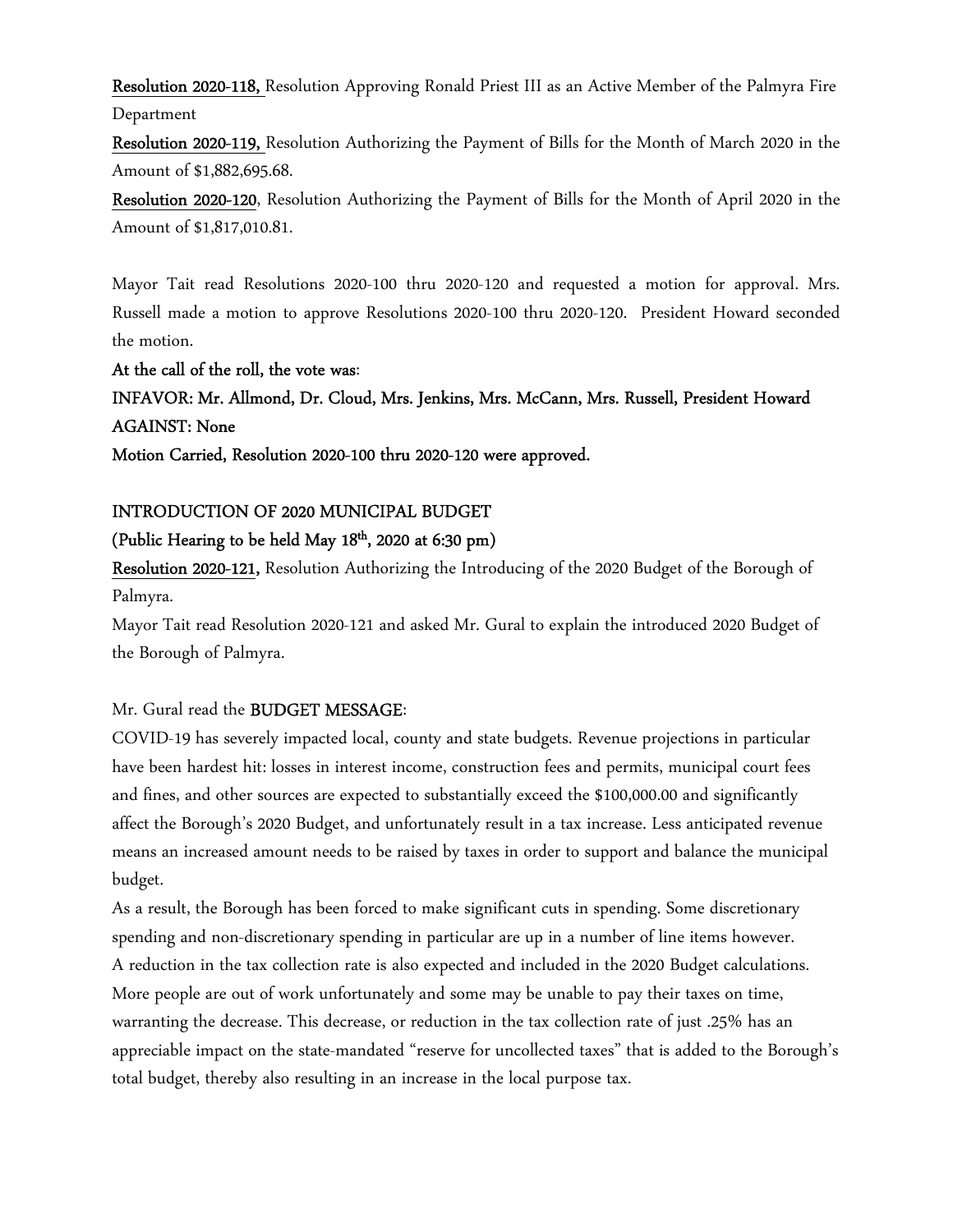In addition, an increase of \$380,899 in the Palmyra School District's 2020 Tax levy will result in a significant school tax increase, which also triggers an increase in the above noted reserve for uncollected taxes. The reserve for uncollected taxes is that portion or percentage of the sum of all tax levy's the Borough is responsible to collect (The school district tax levy of \$10,914,744; the county's at \$2,397,000 (ESTIMATED); And the Borough's local purpose tax levy of \$6,174,697.45), That is not expected to be collected in a timely manner. The result is a reserve calculation for 2020 of \$682,025.45, which is then added to the Borough's total budget. This amount is an increase of \$71,530 OVER 2019'S Reserve for uncollected taxes.

Note: The Borough is responsible to pay the School District and the County their respective tax levies whether the Borough collects those taxes or not; the Reserve for Uncollected Taxes is essentially an "added tax" required by the state, and dictated by the Tax Collection Rate, to ensure those payments can be made.

Final State Aid Amounts are uncertain.

While the Borough presently maintains an appreciable surplus for a Municipality of our size (\$3,279,754 AS OF 12/31/2019), prudent financial planning demands deliberate use of this "fund balance" in a prescribed, responsible manner over the next several years in order to help keep taxes stable as possible while still delivering the services our residents and businesses require. This year we're using or "anticipating" use of \$1,314,800 of that fund balance (Current Fund Revenues) to offset the tax levy. It's also important to note that the Borough relies on surplus to pay down the debt service associated with capital and infrastructure improvements (primarily the recent increase in road improvement projects and the recent purchase of a new firetruck).

In order to counterbalance these budgetary challenges, the Borough has had to make a significant number of cuts in the 2020 Budget.

Cuts in the proposed 2020 Budget include:

- All 2% across-the-board increases have been eliminated for all staff saving \$16,700.
- Merit increases for part-time and several full-time staff members have been eliminated saving \$9,800.
- Exercise Facility Director Position to be eliminated effective May 7<sup>th</sup> saving \$621.
- Digital Evidence Technician position to be eliminated effective May 7th saving \$20,820.
- Proposed Police Dept. new hires Parking Enforcement Officers have been eliminated saving \$24,000.
- All donations to various non-profit organizations have been substantially reduced or eliminated. Those budgeted to receive \$2000 each include: War Memorial Committee (for park maintenance);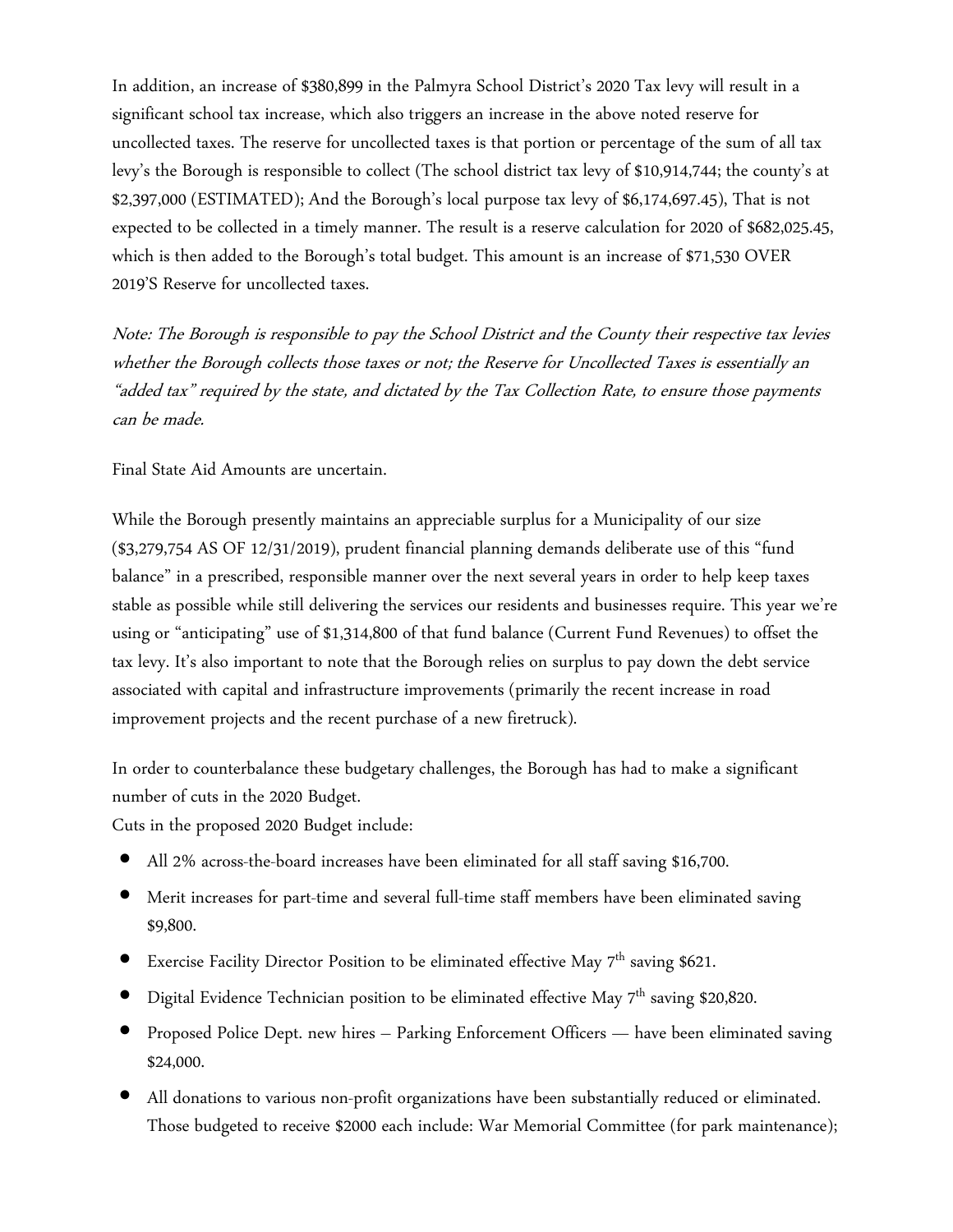Palmyra Community Center Program Board (who we hope will be able to offer programs later this year); the Palmyra Senior Citizens Program; and the Halloween Parade Committee (hopefully this is over by then, hopefully…). Awards for two graduating Palmyra High School Seniors remains fully funded at \$500 (\$250 each for one boy and one girl), which is also the amount to be donated to the Riverton Library this year. Sadly, the Borough had to eliminate funding for the Post Prom Committee this year as we just can't be sure there will even be a Prom.

- Public Events line item has been slashed by \$8000 to just \$2000. (We're still hopeful to celebrate Santa Claus Coming to Town!)
- YMCA Summer Camp Program has been cancelled saving \$6,000 to \$10,000.
- Community Center Scheduling staff will stop receiving estimated hourly wages and be paid for hours worked only, or be furloughed/laid-off, effective May 7<sup>th</sup>. Affected staff is eligible for unemployment compensation and payments under the CARES Act.
- Crossing Guards will stop receiving full salary and be paid for shifts worked only effective May 7th. School is now closed at least through May 15th. Affected staff is eligible for unemployment compensation and payments under the CARES Act.
- Proposed Construction Office new hire Technical Assistant to the Construction Official (to replace a former employee who left the Borough) – has been eliminated saving \$14,000.
- The Fire Company had requested an increase in their annual lease agreement totaling \$7,500 over three years – from \$15,000 to \$17,500 in 2020 — this increase has been delayed saving \$2,500.
- All proposed new vehicle purchases for Police, Fire and Sewer Departments have been eliminated saving \$216,500.
- Even though we're presently planning on moving ahead with over \$2,000,000 in capital projects at this time, mostly road improvements (Temple Blvd in particular at \$1.7M), no funding has been appropriated in the Capital Improvement Fund; we're relying on \$305,734 in reserves in this trust account to make the necessary 5% down payments on the larger capital projects and for payment in full for all smaller capital projects. This account will require additional funding in the next several years however, in order to complete planned capital improvement projects in the near future.
- And many more cuts to individual line items in every department have also been implemented.

Despite our best efforts to reduce costs, a number of discretionary and non-discretionary appropriations in the proposed 2020 Budget have increased. The following appropriations have increased the most over their respective 2019-line items:

- Police Salaries: up \$47,831
- Police Pension Contributions: up \$38,605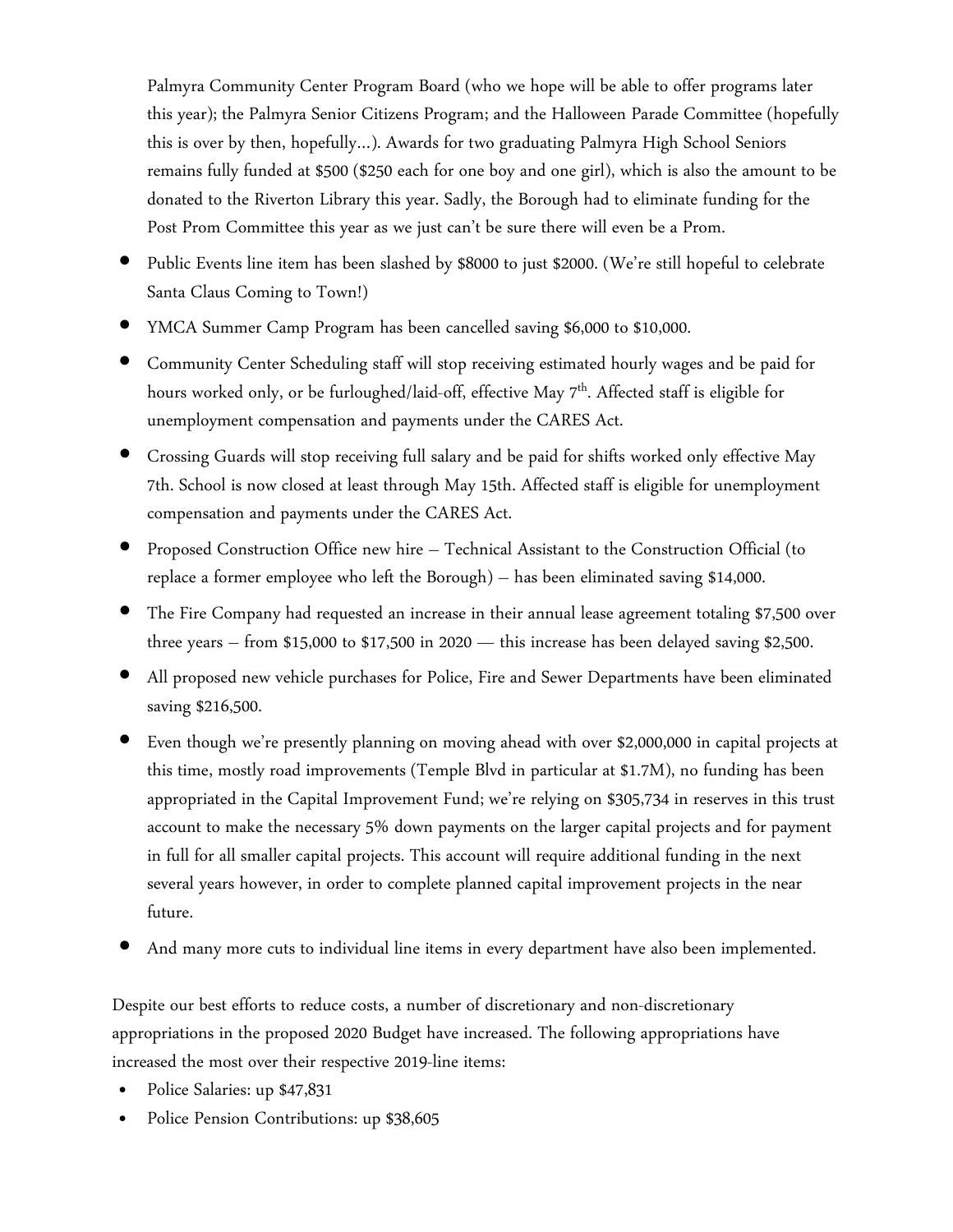- Public Works Salaries: up \$23,615
- General Liability Insurance: up \$16,906
- Landfill and Solid Waste Disposal Costs: up \$13,000
- Public Employees' Pension Contributions (non-Police personnel): up \$10,738
- Unemployment Compensation: up \$10,000
- Utility costs are up varying amounts and various Debt Service Appropriations are up a total \$29,977

Mr. Gural noted a new line item has been added this year:

Office of Emergency Management, Reserve for Emergencies – Coronavirus Expenses, in the amount of \$25,000.

Note: The above line items alone added \$215,672 in additional spending to the 2020 Budget.

After careful and considerable deliberation, with the above-noted cuts and additions to the 2020 Budget the Borough's 2020 Appropriations — the Total Budget — stands at \$8,153,215, which is just \$10,990 over 2019 Appropriations of \$8,142,225.

The Grand Total, inclusive of the aforementioned Reserve for Uncollected Taxes, is \$8,835,240.45. This results in a 2020 Local Tax Rate of \$1.29548/\$100 of Assessed Valuation, an increase of \$0.05235 (5.235¢) over 2019. For a home assessed at the Borough's 2020 average of \$147,783.00 this will result in an increase of \$79.89 – or 4.35%.

Note: The Borough's 2020 Appropriations are \$472,830 under the state's Maximum Appropriation Cap; AND, the Borough's Budget is \$443,822 under the state's Maximum Tax Levy Cap.

Mr. Rosenberg asked what the effect of the budget was on the Borough's surplus. Mr. Gural explained. Mr. Allmond asked Mr. Gural to explain again the reserves for uncollected taxes. Mr. Gural explained.

Mr. Nehila indicated he, Ms. Condo and Mr. Gural spent a lot of time on the budget making sure that both on the revenue side and the appropriation side; the Borough is in compliance with state statues. Me. Nehila indicated the budget is under both the tax levy cap and appropriation cap. Mr. Allmond asked Mr. Nehila how the Borough looks for the future. Mr. Nehila stated he is working with a number of municipalities which will be hurting next year. He indicated the Borough used about 40% of our surplus/savings account leaving money for the future. Mr. Nehila indicated no one knows what will happen in the future however Mr. Gural has given some consideration to the future so the Borough will weather this storm perhaps better than other municipalities. Mr. Allmond thanked Mr. Gural, Ms. Condo and Mr. Nehila for all their efforts on the 2020 budget.

Mayor Tait asked for a motion to approve Resolutions 2020-121 Resolution Authorizing the Introducing of the 2020 Budget of the Borough of Palmyra. Mrs. Russell made a motion to approve Resolutions 2020-121.President Howard seconded the motion.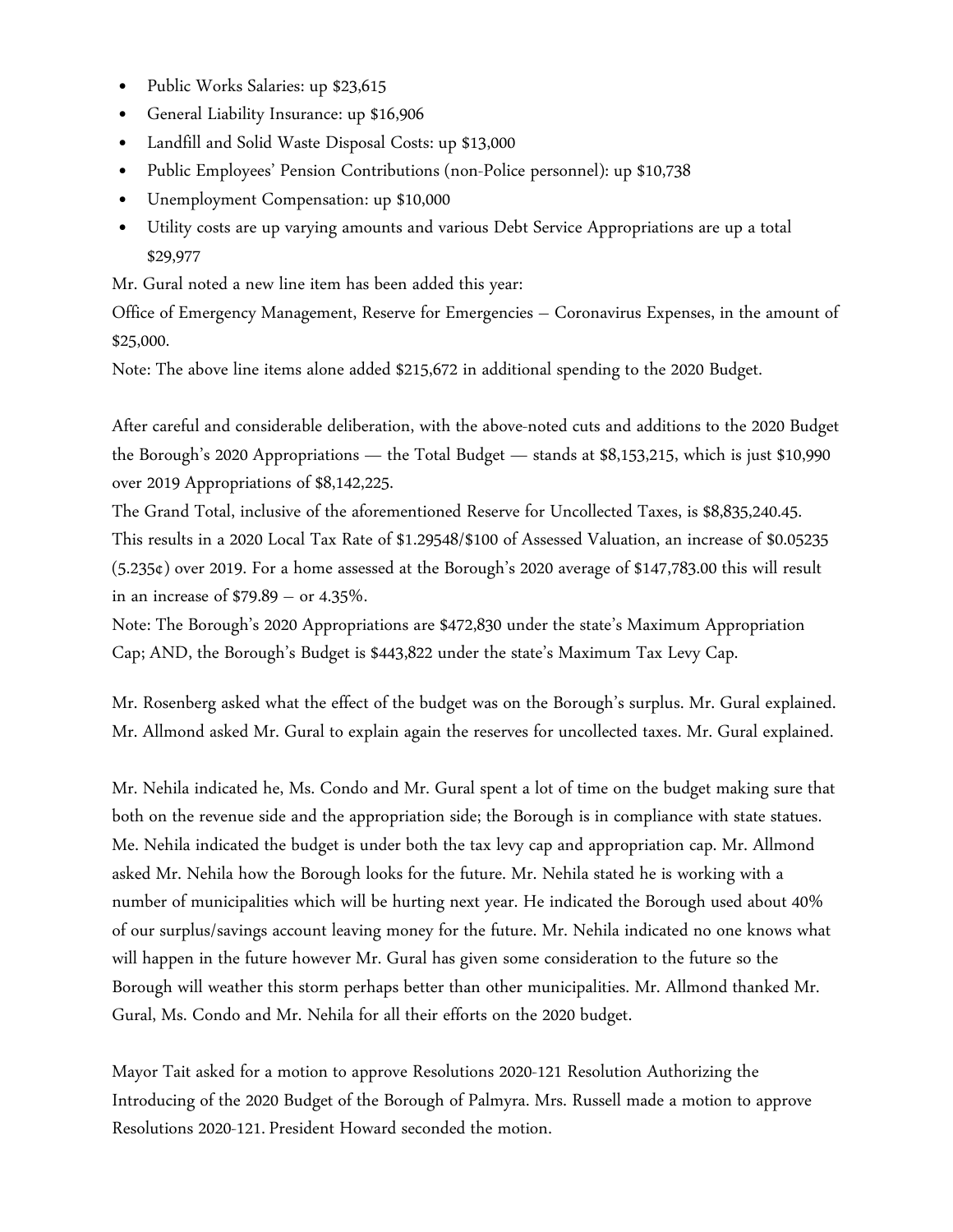At the call of the roll, the vote was: AYES: Mr. Allmond, Dr. Cloud, Mrs. Jenkins, Mrs. McCann, Mrs. Russell, President Howard NAYES: None Resolution 2020-121 was approved on first reading; second reading and public hearing will be held on May  $8<sup>th</sup>$ , 2020.

#### MOTION TO APPROVE TREASURERS REPORTS

Mayor Tait requested a motion to approve the Treasurer's Reports for February and March of 2020. Mrs. Russell made a motion to approve the Treasurer's Reports for February and March of 2020. President Howard second the motion.

At the call of the roll: INFAVOR: Mr. Allmond, Dr. Cloud, Mrs. Jenkins, Mrs. McCann, Mrs. Russell, President Howard AGAINST: None Motion Carried. Treasurers Reports were approved.

#### DISCUSSION ITEMS

Mr. Gural noted that there had been some questions regarding extending the  $2<sup>nd</sup>$  quarter property tax payments due to the coronavirus pandemic. Mr. Gural stated that the statues are very clear and council could not change the due date or the grace period for those payments. Mr. Gural noted only the state could approve that. Mr. Gural noted that the potential reduction in the interest rate for 3rd and 4<sup>th</sup> quarter tax payments could be done by council but noted it is not recommended by the state. Mr. Gural stated we need to look at all measures to reduce expenses. Mr. Gural indicated that Council may wish to consider establishing an ordinance to limit/cap the vacation time payout upon retirement. Mr. Gural explained our sick time payout is capped at \$15,000.00 however there is no cap on vacation time payout. Mr. Gural stated these are liabilities on our books. Mayor Tait stated one thing we were considering is making sure vacation time is used in the year given or in the first three months of the upcoming year. Mr. Gural indicated we have done that in the past however we must do more.

#### MAYOR AND COUNCIL COMMENTS

President Howard noted a great job was done with the virtual meeting and Mr. Gural's budget presentation.

Mrs. Russell indicated the same.

Mrs. McCann thanked Mr. Gural and the staff for all their efforts.

Mayor Tait indicated the Lilly Act was passed which is offering help for those in need of insulin. Mayor Tait also thanked President Howard for getting Virtua's pop-up pantries to Palmyra and Ms. Sykes for all her help with that effort.